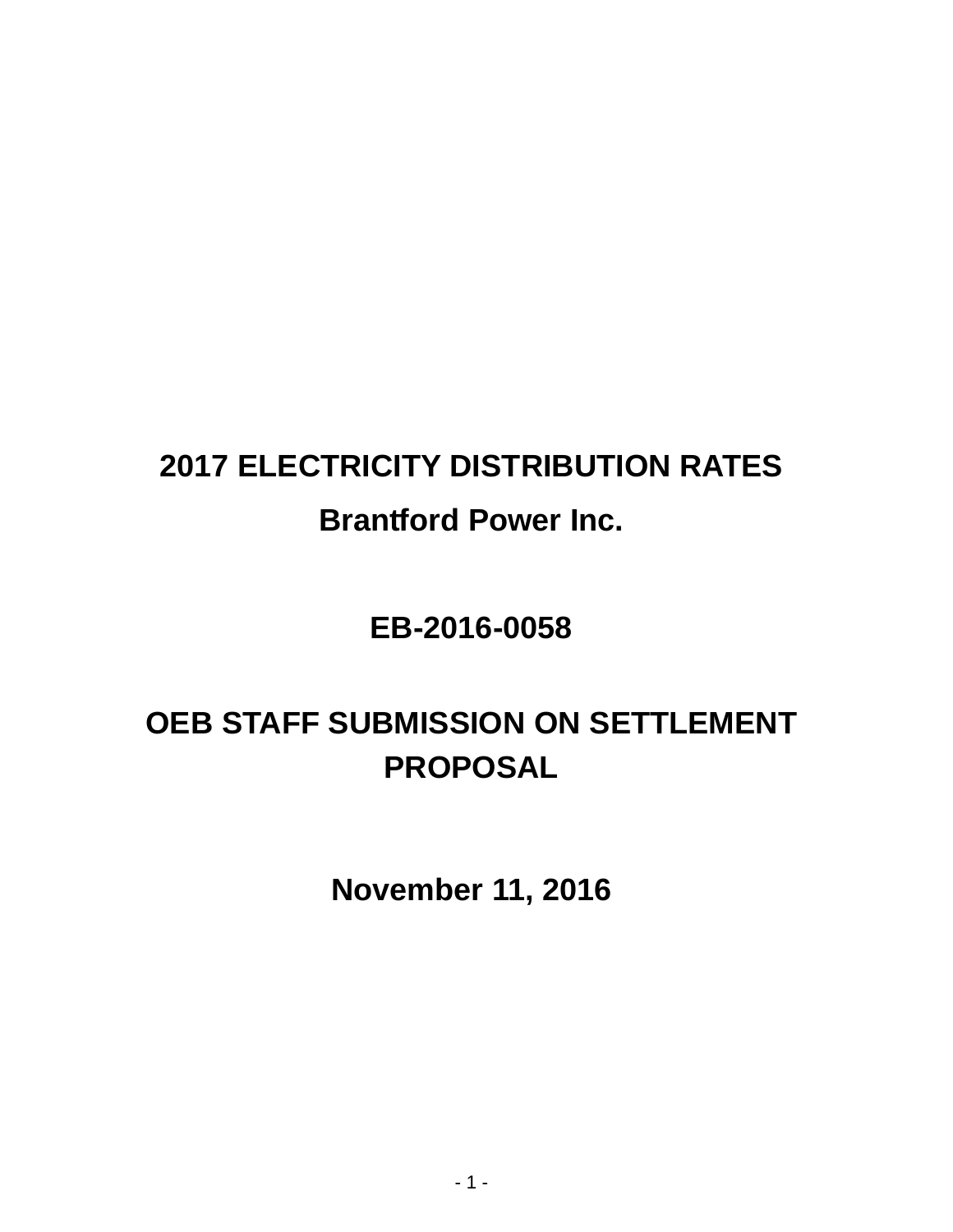## **INTRODUCTION**

On November 3, 2016, Brantford Power Inc. (Brantford Power) filed a settlement proposal with respect to its 2017 Cost of Service application seeking an order approving just and reasonable rates and other charges for electricity distribution to be effective January 1, 2017. The parties to the settlement proposal are Brantford Power and the following approved intervenors in the proceeding: Energy Probe Research Foundation (Energy Probe), School Energy Coalition (SEC) and Vulnerable Energy Consumers Coalition (VECC).

The settlement proposal represents a full settlement.

The following is Ontario Energy Board (OEB) staff's submission on the settlement proposal as filed.

#### **Settlement Proposal**

OEB staff has reviewed the settlement proposal in the context of the objectives of the *Renewed Regulatory Framework for Electricity* (RRFE), other applicable OEB policies, relevant OEB decisions, and the OEB's statutory obligations.

OEB staff submits that the outcomes arising from the OEB's approval of the settlement proposal would adequately reflect the public interest and would result in just and reasonable rates for customers.

OEB staff submits that in reaching the settlement, the parties considered Brantford Power's customer engagement and feedback, industry benchmarks and past reliability and service quality performance.

OEB staff submits that the settlement proposal reflects a reasonable evaluation of the distributor's planned outcomes in this proceeding, and reflects appropriate consideration of the relevant issues and provides sufficient resources to allow Brantford Power to achieve its identified outcomes in the four incentive ratesetting years that will follow.

OEB staff further submits that the explanation and rationale provided by the parties is adequate to support the settlement proposal.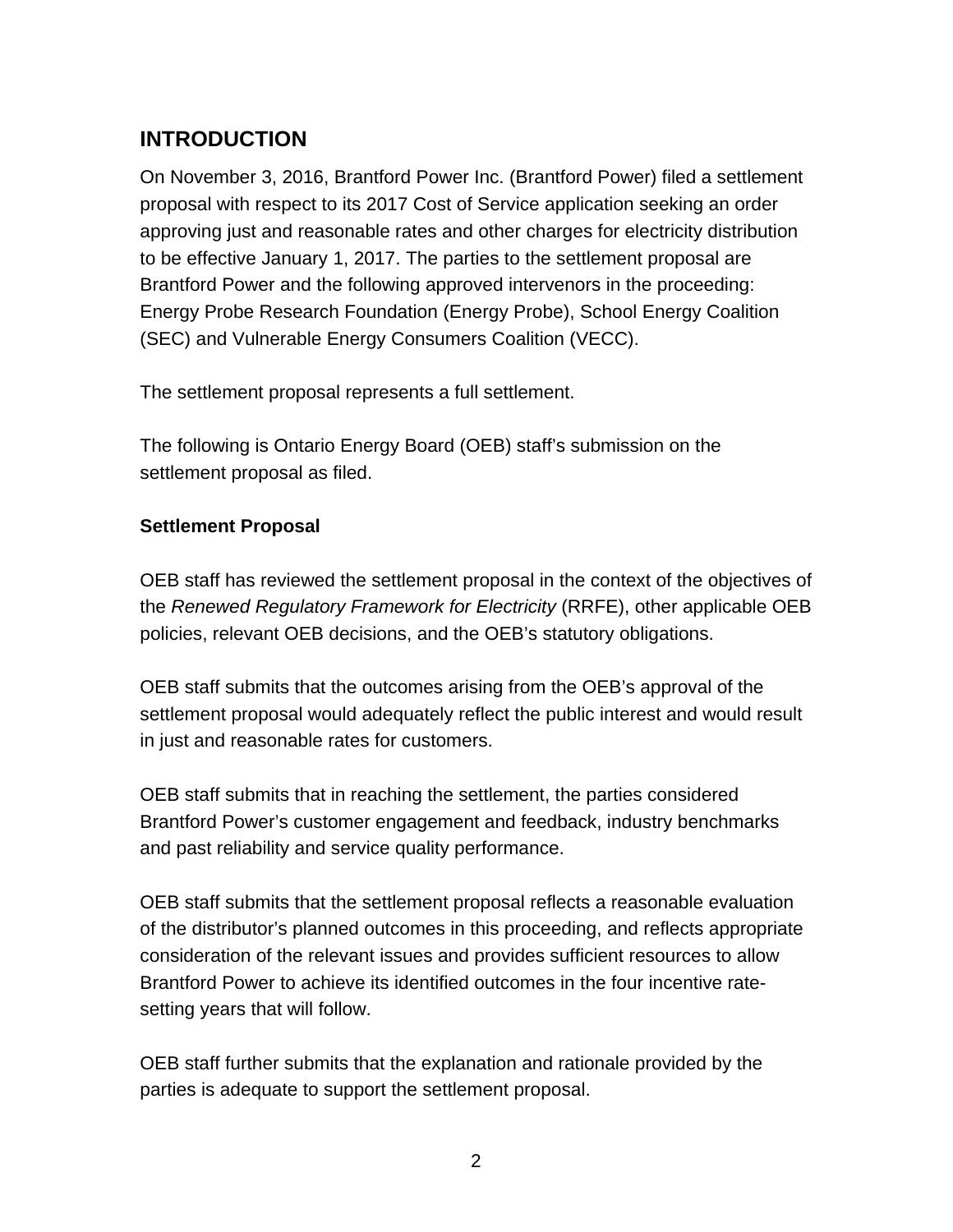OEB staff has reviewed the models and draft tariff sheets that have been submitted in support of the Settlement Proposal, and submits that they accurately reflect the Settlement Proposal. OEB staff notes that certain formatting errors are contained in the draft tariff sheets. OEB staff submits that, should the OEB decide to accept the Settlement Proposal as filed, these formatting issues can be resolved in a final rate order.

OEB staff provides further specific submissions on the following issues:

- The treatment of potential capital spending variances in 2016 and 2017
- Cost of long term debt

### **Capital Spending Variance**

 $\overline{a}$ 

OEB staff agrees with the parties that the Distribution System Plan, as adjusted through the Settlement Proposal, combined with the resources made available to Brantford Power in the test year under the terms of this Settlement Proposal, provide a proper foundation for Brantford Power in the test year to continue to: (a) pursue continuous improvement in productivity; (b) maintain system reliability and service quality objectives; and (c) maintain reliable and safe operation of its distribution system.

Brantford Power's May 4, 2016 application included a proposal to purchase and refurbish an existing building to consolidate its operations which are currently housed in three separate rental locations. At the time of the application, Brantford Power anticipated that the purchase, refurbishment and relocation to the new building would be complete by December 31, 2016. Brantford Power's proposed 2017 revenue requirement included the impact of the acquisition of the land and building. Subsequently, Brantford Power determined that the acquisition was not proceeding at a pace that would accommodate its proposed timeline. In response to interrogatory 2-Staff-7, Brantford Power withdrew its request and adjusted its application to remove the \$966k revenue requirement impact<sup>1</sup> of the proposed facility. Brantford Power indicated that it would apply for an Incremental Capital Module (ICM) when the facility relocation is complete.

<sup>&</sup>lt;sup>1</sup> EB-2016-0058 Revenue Requirement Workform, 20161103, Sheet 10.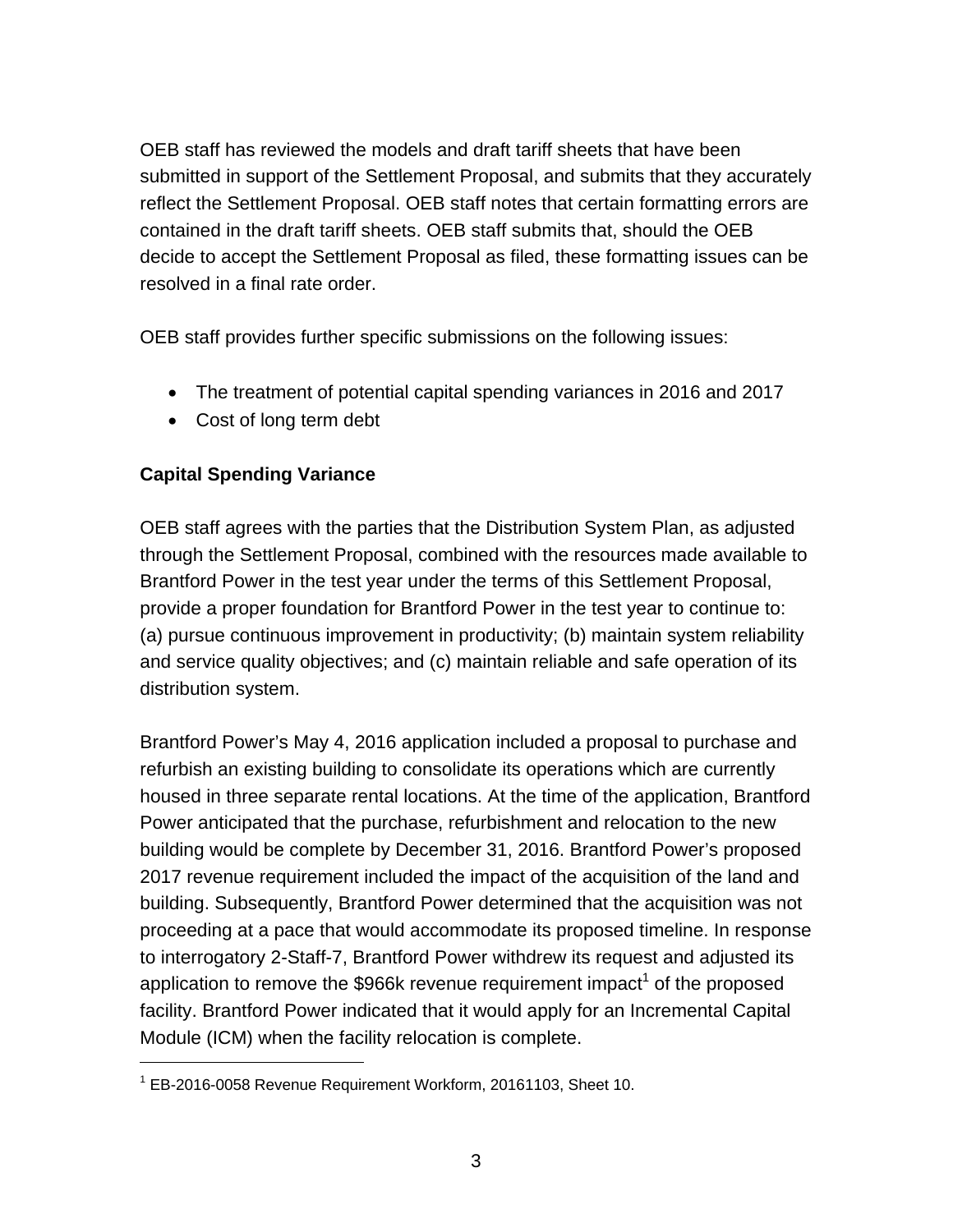In this case, all parties agreed that Brantford Power had undertaken a rigorous approach to its asset condition assessment and developed a well-supported Distribution System Plan. However, for the purposes of settlement, the parties have agreed to two adjustments. The first of these is a reduction in Brantford Power's proposed capital expenditures of 10% to reflect its historical level of execution as compared to its budget. The reduction is limited to expenditures not related to Brantford Power's System Integration Plan. Brantford Power has calculated the 10% reduction in its remaining capital expenditures to be  $$323k<sup>2</sup>$ . This results in a settlement for 2017 total capital expenditures of \$3,828,988.

Parties have also agreed that any underspending compared to the agreed level of in-service additions in 2016 and 2017 will be added to the threshold calculation in the event that Brantford Power files an ICM application prior to its next cost of service application<sup>3</sup>, thus reducing the amount of potential ICM capital available to Brantford Power at that time by an amount corresponding to the underspent amounts. This calculation would be asymmetrical, applying only to amounts of underspending, with no adjustment if Brantford Power should spend more than its approved in-service additions in either year.

OEB staff notes that this mechanism is a slight departure from the normal approach to a cost of service application, within which the OEB approves rates designed to recover forecast test year costs. Distributors are expected to manage within the approved spending envelope during the IRM term, subject to certain prescribed formulaic adjustments, without subsequent true-ups. It is also a slight departure from the approach to the eligible incremental capital calculation under the ICM policy.

OEB staff submits that Brantford Power's proposal to file an ICM application during the IRM period presents an opportunity to ensure that its ratepayers are held whole in the event that capital projects are delayed, and that the solution contained in the Settlement Proposal ensures that the proposed ICM calculation does not double-count revenue requirement amounts.

 $\overline{a}$ 

 $2$  EB-2016-0058 Settlement Proposal, p. 14.

 $3$  EB-2016-0058 Settlement Proposal, p. 17.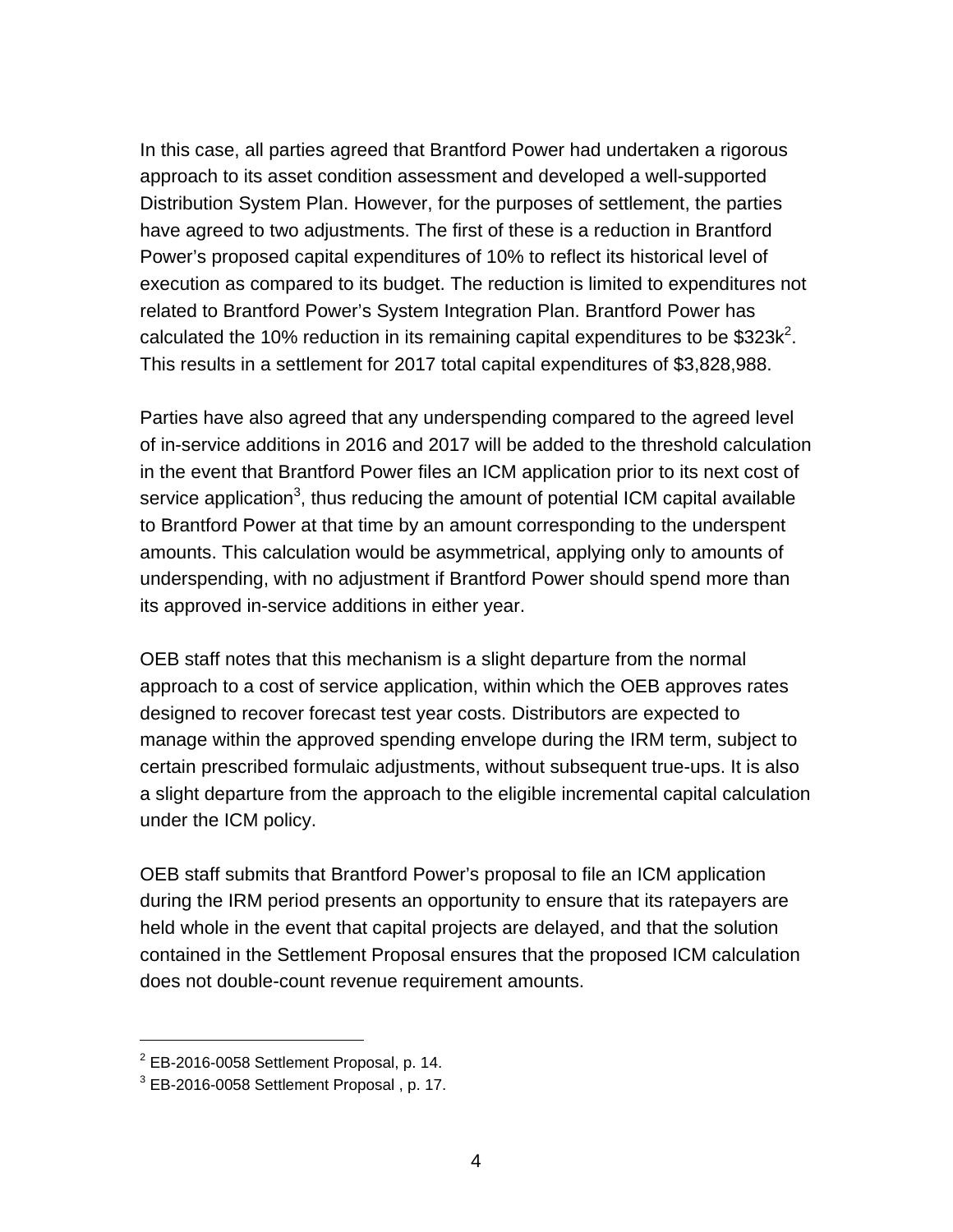Brantford Power's application indicated some evidence of under-spending in prior years, and OEB staff notes that the OEB has approved other mechanisms in the past to track actual capital spending, such as a variance account<sup>4</sup>. OEB staff has no concerns with this provision of the settlement agreement because of Brantford Power's specific circumstances.

### **Cost of Long Term Debt**

The Settlement Proposal incorporates a weighted average cost of long term debt of 4.29%. Brantford Power's Long Term Debt Cost includes a promissory note with the City of Brantford at a rate of 4.20%. Brantford Power's application was filed on the basis of the cost of capital parameters in effect for 2016, which included a deemed cost of long term debt of 4.54%. On October 27, 2016, the OEB issued its cost of capital parameters for cost of service applications with rates effective in 2017, which incorporate a deemed long term debt rate of 3.72%.

Parties have expressed concerns with the promissory note, as it "has no prepayment options and provides for the unilateral rights of renewal by the City of Brantford every five years in perpetuity, with the interest rate formula set at prime plus 1.5%"<sup>5</sup>. Nonetheless, parties have accepted the weighted debt cost rate of 4.29% as calculated by Brantford Power for the purposes of settlement.

OEB policy as outlined in the Cost of Capital Report (Report) establishes the long term debt rate applicable to affiliate debt as follows:

For affiliate debt (i.e., debt held by an affiliated party as defined by the Ontario *Business Corporations Act, 1990*) with a fixed rate, the deemed longterm debt rate at the time of issuance will be used as a ceiling on the rate allowed for that debt.<sup>6</sup>

The promissory note with the City of Brantford was last renewed on December 16, 2015 at the rate of 4.20%. The previous rate was 5.87%. The OEB's cost of

 $\overline{a}$ 

<sup>&</sup>lt;sup>44</sup> EB-2014-0116 Toronto Hydro Decision and Order, p. 52

<sup>&</sup>lt;sup>5</sup> EB-2016-0058, Settlement Proposal, p. 22.

 $6$  EB-2009-0084, Report of the Board on the Cost of Capital for Ontario's Regulated Utilities, p. 53.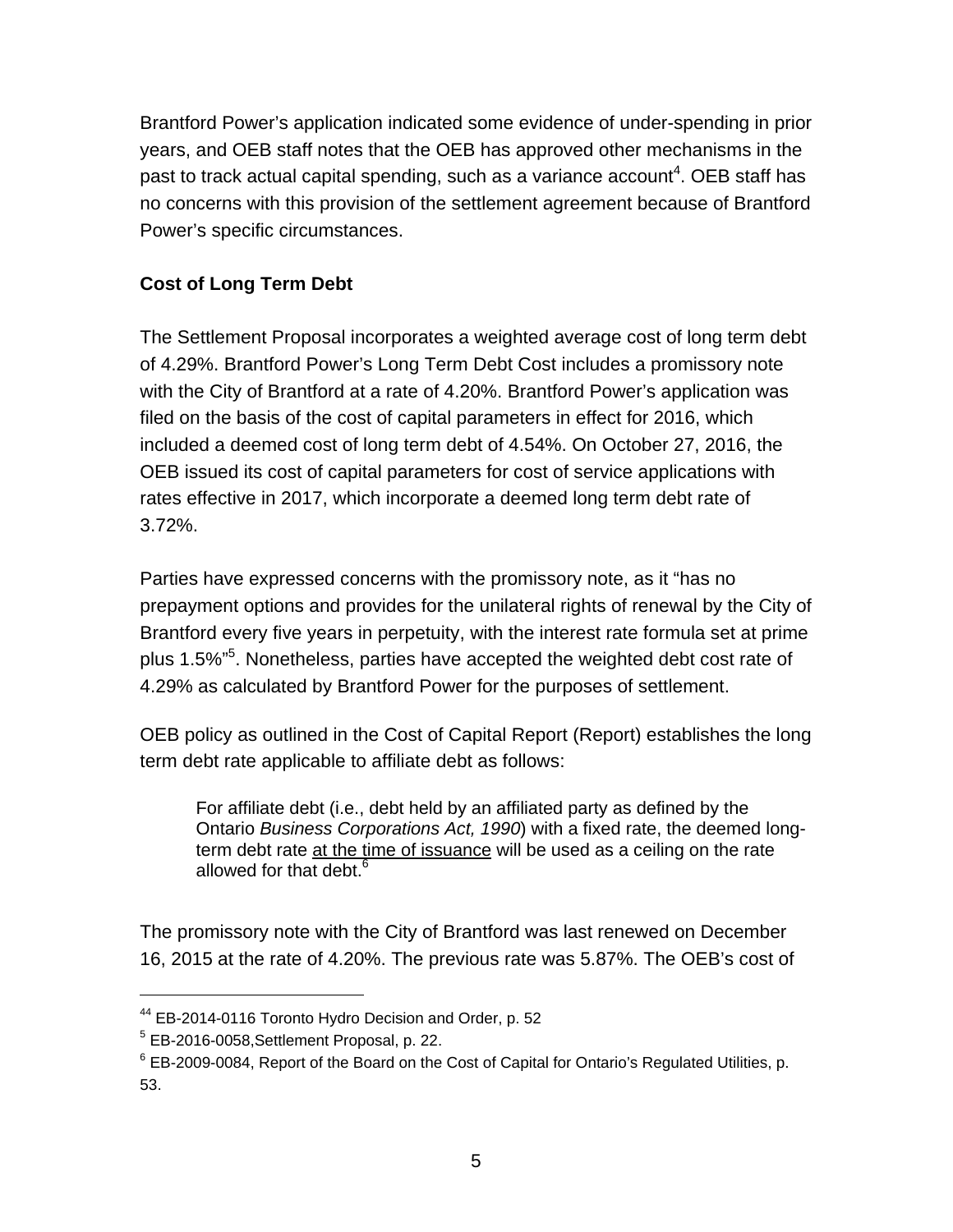capital parameters for 2016 rate applications, issued on October 15, 2015, established a deemed long term debt rate for 2016 applications of 4.54%. The renewed rate on Brantford Power's promissory note is below that ceiling.

OEB staff notes that, while the OEB's cost of capital policy contemplates and provides for distributors' use of affiliate debt, the Report also expresses the expectation that the policy would evolve over time. In the near term, however, distributors should ensure that the applied-for rate and terms are prudent and comparable to a market-based agreement and rate on arms-length commercial terms. The Report states that:

The Board is of the view that electricity distribution utilities should be motivated to make rational decisions for commercial "arms-length" debt arrangements, even with shareholders or affiliates.

In general, the Board is of the view that the onus is on the electricity distribution utility to forecast the amount and cost of new or renewed longterm debt. The electricity distribution utility also bears the burden of establishing the need for and prudence of the amount and cost of long-term debt, both embedded and new<sup>7</sup>.

OEB staff acknowledges the intervenors' concerns that the terms of the promissory note appear to be to the advantage of the City of Brantford and are inconsistent with those generally available through a market-based agreement. However, OEB staff notes that, while there may be valid reasons to replace the affiliate debt with third-party debt at a lower rate, there may be conditions in Brantford Power's arrangements with the City of Brantford that are also advantageous to the borrower.

OEB staff submits that the renegotiation of affiliate debt is a decision for the distributor and its shareholder. While there are instances where distributors have replaced affiliate debt with third party debt, there are other instances where the affiliate debt remains in place, with the amounts recovered in rates consistent with the OEB policy described above. OEB staff submits that the OEB may wish to encourage Brantford Power to examine this debt arrangement to determine if

 $\overline{a}$ 

 $7$  EB-2009-0084, Report of the Board on the Cost of Capital for Ontario's Regulated Utilities, p. 53.